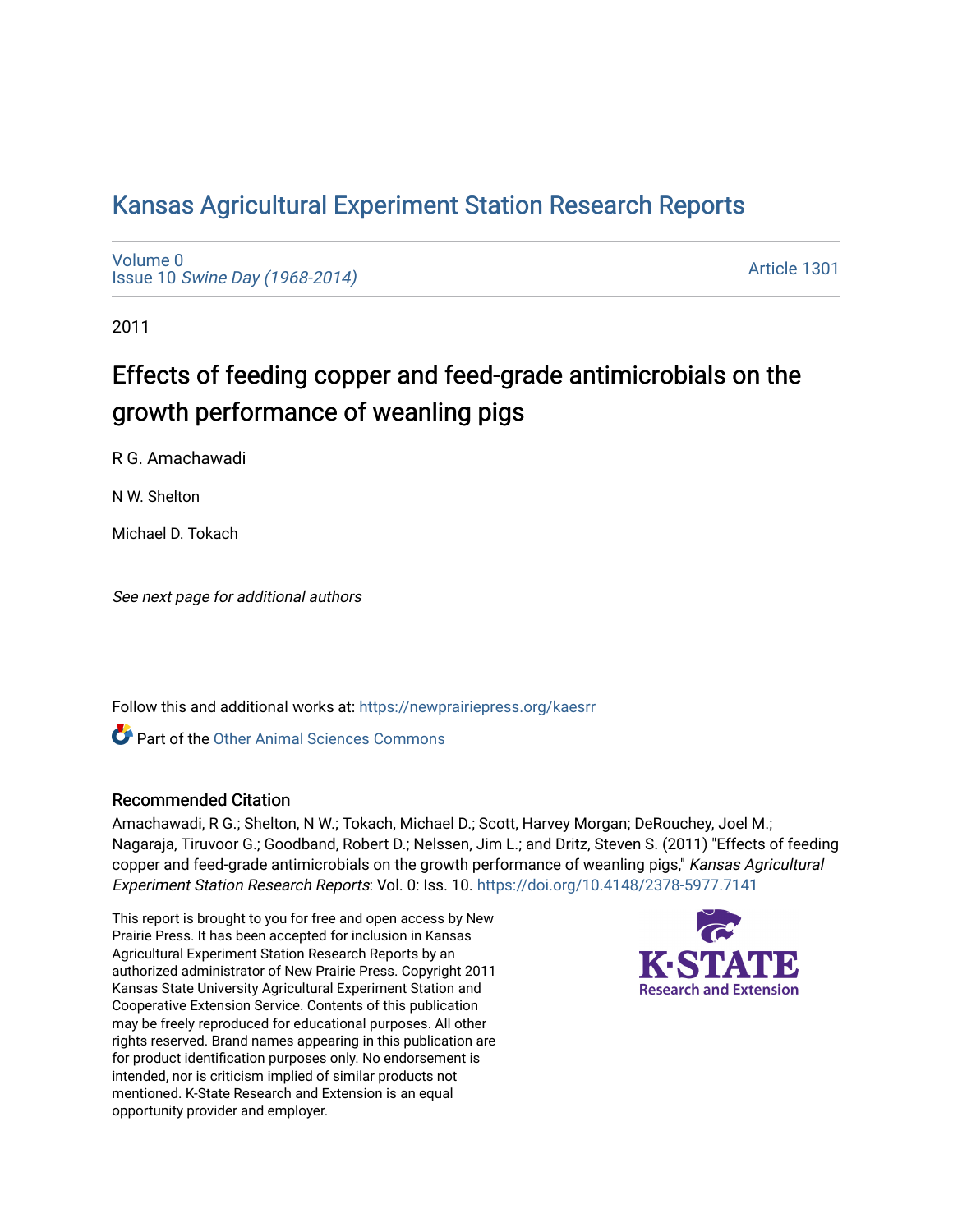## Effects of feeding copper and feed-grade antimicrobials on the growth performance of weanling pigs

### **Abstract**

A total of 240 weanling pigs (34 d of age with an average body weight of 17.1 lb) were used in a 35-d growth trial to compare the growth performance effects of copper (Cu) and feed-grade antimicrobials. The 6 dietary treatments were arranged in a  $2 \tilde{A}$  – 3 facto- rial with 2 added Cu levels (basal level of 16.5 ppm or basal + 125 ppm from copper sulfate) and 3 antimicrobial treatments including a control, chlortetracycline (CTC; Alpharma, Fort Lee, NJ) at 500 g/ton (10 mg/kg BW), and tylosin (Tylan; Elanco Animal Health, Greenfield, IN) at 100 g/ton. Each treatment had 8 pens with 5 pigs per pen. Treatments were allotted to pen in a randomized complete block design, with location within the barn serving as the blocking factor. Following the brief acclimatization period prior to starting the experiment (13 d), pigs were fed dietary treatments for 21 d followed by another 14 d on the control diet to examine any carryover effects. No significant copper  $\tilde{A}$  antimicrobial interactions were observed (P > 0.07) for any pig performance response. From d 0 to 21, pharmacological Cu tended to increase (P < 0.07) both ADG and ADFI compared with pigs provided basal levels of Cu. Dietary CTC inclusion increased (P < 0.01) ADG and tended to improve (P < 0.09) ADFI and F/G over pigs not fed diets with CTC. Dietary Tylan did not alter (P > 0.19) ADG, ADFI, or F/G compared with pigs provided the control diets. From d 21 to 35, pigs that previously had received pharmacological Cu tended to have lower (P < 0.06) ADG compared with those never receiving pharmacological Cu. Also, pigs previously receiving Tylan had lower (P < 0.01) ADG than those never receiving Tylan. For the overall trial (d 0 to 35), adding Cu for the first 21 d had no impact (P > 0.32) on ADG, ADFI, or F/G. Similarly, Tylan did not influence (P > 0.30) pig performance. The benefits of CTC during the first 21 d led to a tendency for increased (P < 0.06) ADG and ADFI compared with those not receiving CTC. Overall, pharmacological Cu and antimicrobials may offer performance advantages when incorporated in nursery pig diets; however, that advantage will not increase and may be lost after Cu and/or antimicrobials are removed from diet.; Swine Day, Manhattan, KS, November 17, 2011

### Keywords

Swine Day, 2011; Kansas Agricultural Experiment Station contribution; no. 12-064-S; Report of progress (Kansas State University. Agricultural Experiment Station and Cooperative Extension Service); 1056; Swine; Nursery pig; Antimicrobials; Copper; Growth promoters

### Creative Commons License



This work is licensed under a [Creative Commons Attribution 4.0 License](https://creativecommons.org/licenses/by/4.0/).

### Authors

R G. Amachawadi, N W. Shelton, Michael D. Tokach, Harvey Morgan Scott, Joel M. DeRouchey, Tiruvoor G. Nagaraja, Robert D. Goodband, Jim L. Nelssen, and Steven S. Dritz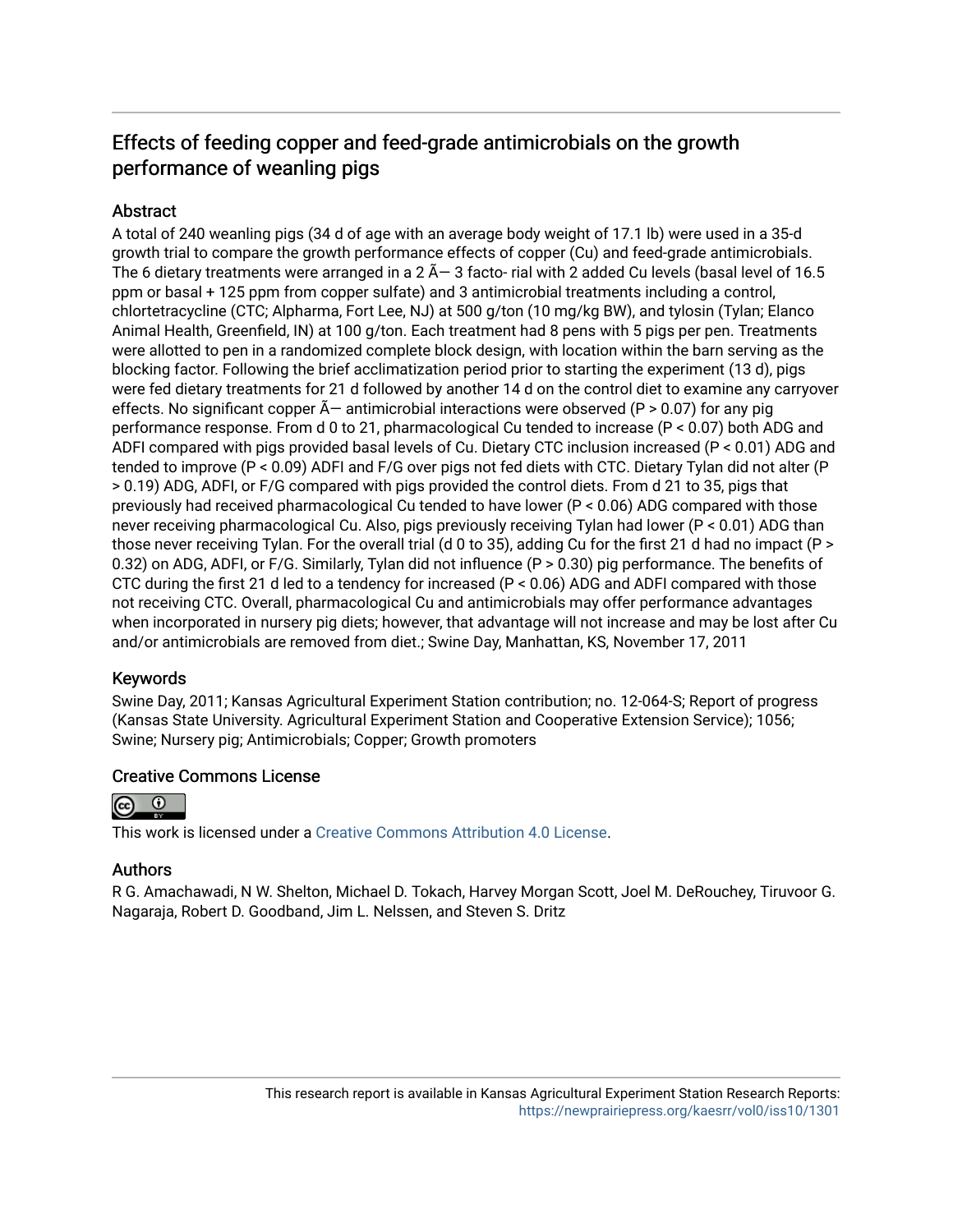# Effects of Feeding Copper and Feed-Grade Antimicrobials on the Growth Performance of Weanling Pigs

*R. G. Amachawadi1 , N. W. Shelton, M. D. Tokach, H. M. Scott1 , S. S. Dritz1 , R. D. Goodband, J. M. DeRouchey, J. L. Nelssen, and T. G. Nagaraja1*

### Summary

A total of 240 weanling pigs (34 d of age with an average body weight of 17.1 lb) were used in a 35-d growth trial to compare the growth performance effects of copper (Cu) and feed-grade antimicrobials. The 6 dietary treatments were arranged in a 2  $\times$  3 factorial with 2 added Cu levels (basal level of 16.5 ppm or basal + 125 ppm from copper sulfate) and 3 antimicrobial treatments including a control, chlortetracycline (CTC; Alpharma, Fort Lee, NJ) at 500 g/ton (10 mg/kg BW), and tylosin (Tylan; Elanco Animal Health, Greenfield, IN) at 100 g/ton. Each treatment had 8 pens with 5 pigs per pen. Treatments were allotted to pen in a randomized complete block design, with location within the barn serving as the blocking factor. Following the brief acclimatization period prior to starting the experiment (13 d), pigs were fed dietary treatments for 21 d followed by another 14 d on the control diet to examine any carryover effects. No significant copper × antimicrobial interactions were observed (*P >* 0.07) for any pig performance response. From d 0 to 21, pharmacological Cu tended to increase (*P <* 0.07) both ADG and ADFI compared with pigs provided basal levels of Cu. Dietary CTC inclusion increased (*P <* 0.01) ADG and tended to improve (*P <* 0.09) ADFI and F/G over pigs not fed diets with CTC. Dietary Tylan did not alter (*P >* 0.19) ADG, ADFI, or F/G compared with pigs provided the control diets. From d 21 to 35, pigs that previously had received pharmacological Cu tended to have lower (*P <* 0.06) ADG compared with those never receiving pharmacological Cu. Also, pigs previously receiving Tylan had lower (*P <* 0.01) ADG than those never receiving Tylan.

For the overall trial (d 0 to 35), adding Cu for the first 21 d had no impact (*P >* 0.32) on ADG, ADFI, or F/G. Similarly, Tylan did not influence (*P >* 0.30) pig performance. The benefits of CTC during the first 21 d led to a tendency for increased (*P <* 0.06) ADG and ADFI compared with those not receiving CTC. Overall, pharmacological Cu and antimicrobials may offer performance advantages when incorporated in nursery pig diets; however, that advantage will not increase and may be lost after Cu and/or antimicrobials are removed from diet.

Key words: antimicrobials, copper, growth promoters, nursery pig

## Introduction

Pharmacological concentrations of Cu, fed as copper sulfate, are often used to enhance the growth performance in both weanling and growing pigs. Copper is often supple-

<sup>&</sup>lt;sup>1</sup> Department of Diagnostic Medicine/Pathobiology, College of Veterinary Medicine, Kansas State University.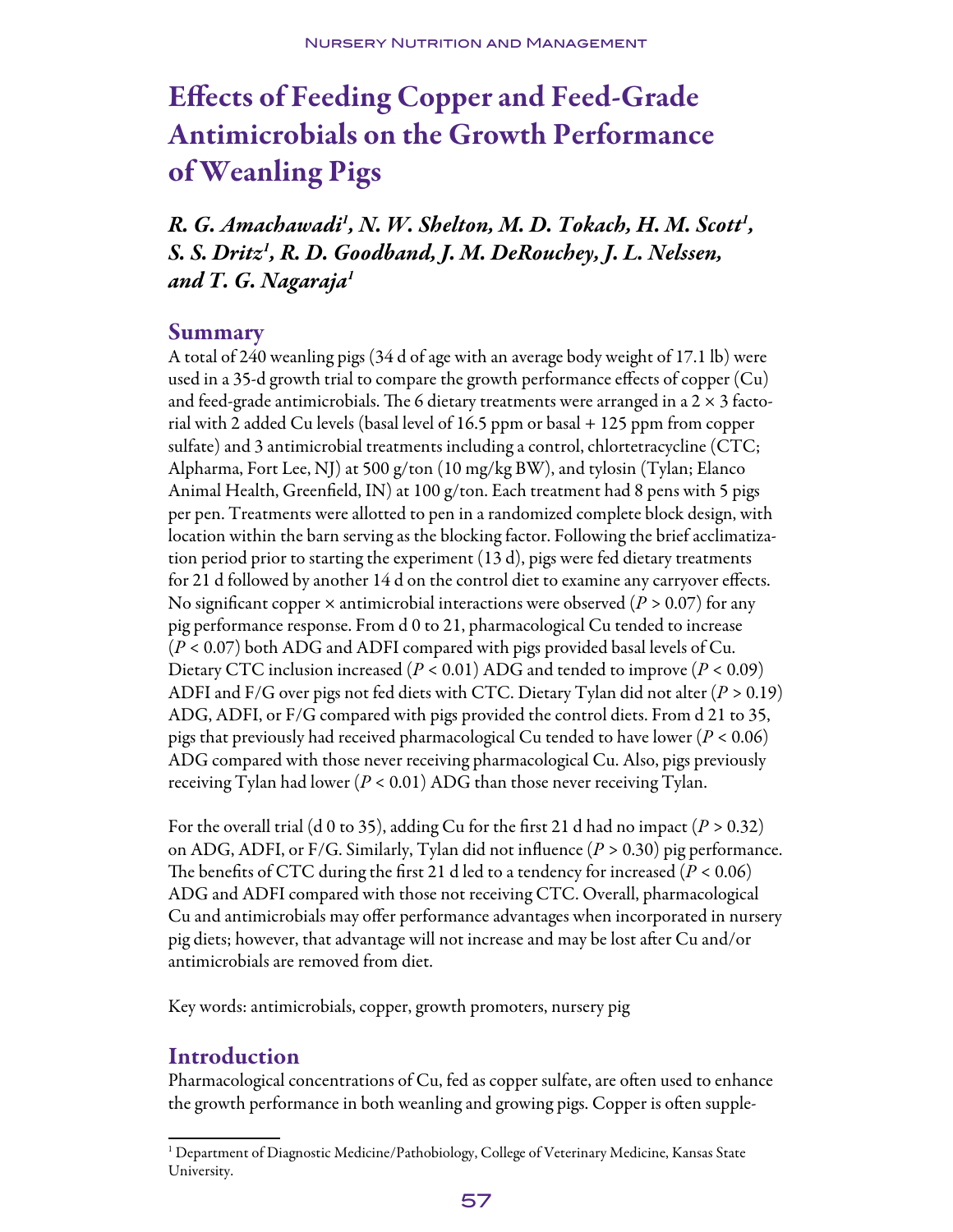mented at pharmacological levels of 125 to 250 ppm to increase growth and feed intake in weanling pigs. The growth promotional effects of Cu are similar to that of antibiotics in that it alters the gut microbial flora, thereby reducing the fermentation loss of nutrients and suppressing pathogens. Studies done by Stahly et al. (1980)<sup>2</sup> showed additive responses to subtherapeutic levels of Cu and antimicrobials; however, recent studies on the role of Cu and feed-grade antimicrobials on the growth performance of piglets are sparse. Therefore, the present study was conducted to evaluate the effects of Cu, chlortetracycline (CTC), and tylosin (Tylan) on the growth performance of weanling piglets.

## Procedures

The protocol used in this experiment was approved by the Kansas State University Institutional Animal Care and Use Committee. The study was conducted at the K-State Segregated Early Weaning Research Facility in Manhattan, KS.

A total of 240 weanling pigs (34 d of age with an average body weight of 17.1 lb) were used in a 35-d growth trial to compare the growth performance effects of Cu and feedgrade antimicrobials. The 6 dietary treatments were arranged in a  $2 \times 3$  factorial with 2 added Cu levels (basal level of 16.5 ppm or basal + 125 ppm from copper sulfate) and 3 antimicrobial treatments including a control, CTC at 500 g/ton (10 mg/kg BW), and Tylan at 100 g/ton. There were 8 pens per treatment with 5 pigs per pen. Each pen contained a 4-hole, dry self-feeder and a nipple waterer to provide ad libitum access to feed and water. All the pens had metal tri-bar flooring and provided approximately  $3$  ft $\frac{2}{\pi}$ ) pig weights and feed disappearance were recorded every week to calculate ADG, ADFI, and F/G. Treatments were allotted to pens in a randomized complete block design with location within the barn serving as the blocking factor, thereby ensuring that adjacent pens alternated among the treatment groups.

All pigs were placed on common starter diets for 13 d upon arrival to the nursery facility. The common diets did not contain any antimicrobials or pharmacological levels of Cu or Zn. After feeding a prestarter diet for the first 7 d of the 13-d pretest period, pigs were fed the phase 1 control diet for 6 d prior to the start of the experiment to become accustomed to the nutrient profile and create a constant environment for the enteric bacteria prior to starting the experiment. Treatment diets were then assigned for 21 d. The Phase 1 diet was utilized for 14 d, and the Phase 2 diet was used for the remaining 7 d of the 21-d antimicrobial portion (Table 1). To generate treatment diets, corn was replaced in the control diet with copper sulfate, Tylan, and/or CTC. After 21 d, all pigs were placed on the control diet from Phase 2 for 14 d to examine for any carryover effects from providing pharmacological Cu or antimicrobials.

Experimental data were analyzed as a  $2 \times 3$  factorial using the PROC MIXED procedure of SAS (SAS Institute Inc., Cary, NC). Contrast statements were used to test the main effects of Cu addition and antimicrobial effects as well as the interactions. Additional contrast statements were used to compare the effects of CTC and Tylan compared with the controls. Random effects were used for barn as well as location

<sup>2</sup> Stahly, T. S., G. L. Cromwell, and H. J. Monegue. 1980. Effects of dietary inclusions of copper and (or) antibiotics on the performance of weanling pigs. J. Anim. Sci. 51:1347-1351.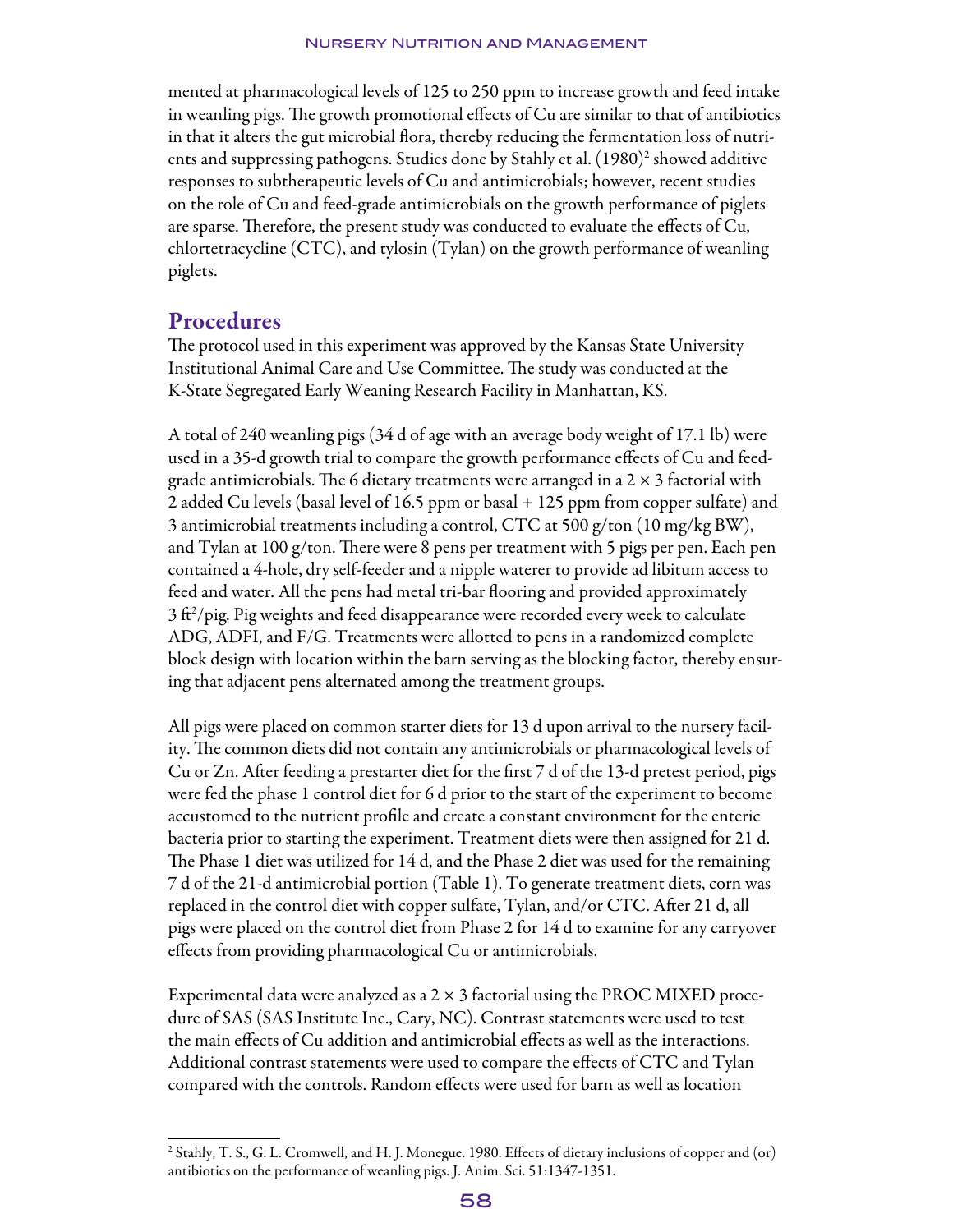within barn. Pen was the experimental unit for all data analysis. Statistics were considered significant at *P* < 0.05 and were considered tendencies at *P* < 0.10.

## Results and Discussion

No significant copper × antimicrobial interactions were observed (*P >* 0.07) for any pig performance response in this study (Table 2). From d 0 to 21, adding pharmacological Cu to the diet tended to increase (*P <* 0.07) both ADG and ADFI compared with pigs provided basal levels of Cu. Dietary CTC inclusion increased (*P <* 0.02) ADG and d-21 BW. Adding CTC also tended to improve (*P <* 0.09) ADFI and F:G over pigs not provided diets with CTC. Dietary Tylan inclusion did not alter (*P >* 0.19) ADG, ADFI, or F/G compared with pigs provided the control diets.

As pigs were switched to the control diet (d 21 to 35), pigs that previously had received pharmacological Cu tended to have lower (*P <* 0.06) ADG compared with those never receiving pharmacological Cu. Also, pigs previously receiving Tylan had lower (*P <* 0.01) ADG compared with their control counterparts.

Throughout the entire 35-d study, Cu supplementation for the first 21 d had no impact (*P >* 0.32) on ADG, ADFI, or F/G. Similarly, addition of Tylan did not affect (*P >* 0.30) pig performance; however, the benefits of including CTC in the diet observed during the first 21 d led to a tendency for increased (*P <* 0.09) ADG, ADFI, and final BW compared with those not receiving CTC.

Overall, this study showed advantages to inclusion of 500 g/ton (10 mg/kg BW) of CTC in the diets of weanling pigs. After CTC was withdrawn from the feed, growth rate returned to control levels; however, the added gain achieved when CTC was fed was not lost. No advantages were observed for inclusion of Tylan. Several previous studies performed by K-State researchers have shown growth and feed intake advantages with pharmacological Cu. The current study showed a marginal pig performance response to Cu that was limited to the period when it was fed, followed by a lag in performance when pigs were switched back to basal Cu levels. Pharmacological Cu and antimicrobials may offer performance advantages when incorporated in nursery pig diets; however, that advantage will not increase and may be lost after Cu and/or antimicrobials are removed from diet.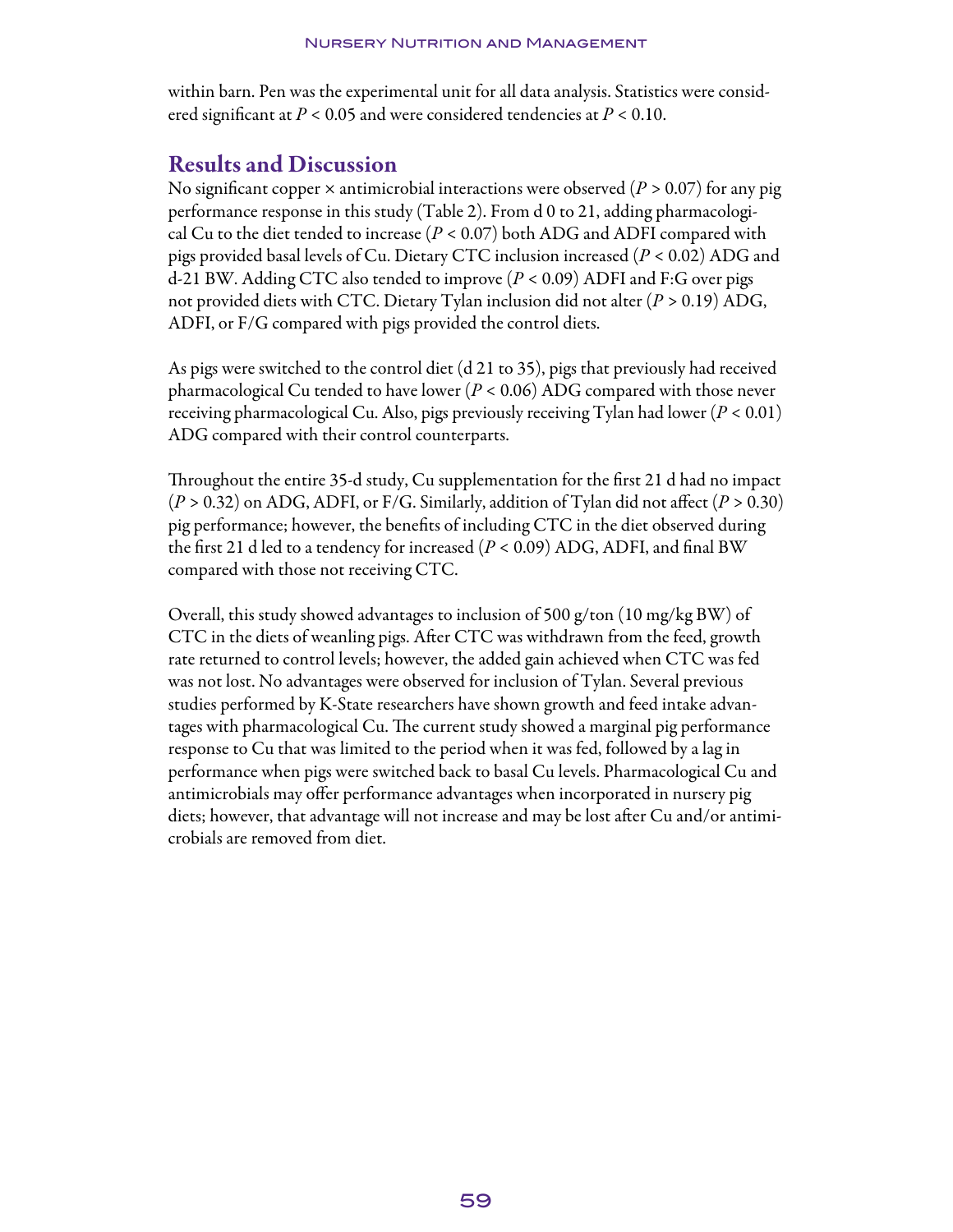#### Nursery Nutrition and Management

| Item                                               | Phase 1 <sup>1</sup> | Phase 2 <sup>2</sup> |  |  |  |  |  |
|----------------------------------------------------|----------------------|----------------------|--|--|--|--|--|
| Ingredient, %                                      |                      |                      |  |  |  |  |  |
| Corn <sup>3</sup>                                  | 57.33                | 65.80                |  |  |  |  |  |
| Soybean meal (46.5% CP)                            | 25.88                | 30.67                |  |  |  |  |  |
| Spray-dried whey                                   | 10.00                |                      |  |  |  |  |  |
| Select menhaden fish meal                          | 4.50                 |                      |  |  |  |  |  |
| Monocalcium $P(21\% P)$                            | 0.38                 | 1.03                 |  |  |  |  |  |
| Limestone                                          | 0.58                 | 0.98                 |  |  |  |  |  |
| Salt                                               | 0.30                 | 0.35                 |  |  |  |  |  |
| Vitamin premix                                     | 0.25                 | 0.25                 |  |  |  |  |  |
| Trace mineral premix                               | 0.15                 | 0.15                 |  |  |  |  |  |
| Lysine HCl                                         | 0.25                 | 0.36                 |  |  |  |  |  |
| DL-Methionine                                      | 0.125                | 0.130                |  |  |  |  |  |
| L-Threonine                                        | 0.105                | 0.130                |  |  |  |  |  |
| Phytase <sup>4</sup>                               | 0.165                | 0.165                |  |  |  |  |  |
| Total                                              | 100                  | 100                  |  |  |  |  |  |
|                                                    |                      |                      |  |  |  |  |  |
| Calculated analysis                                |                      |                      |  |  |  |  |  |
| Standardized ileal digestible (SID) amino acids, % |                      |                      |  |  |  |  |  |
| Lysine                                             | 1.30<br>1.25         |                      |  |  |  |  |  |

#### Table 1. Diet composition (as-fed basis)

| $\sigma$ and an and an angle of $\sigma$ and $\sigma$ and $\sigma$ all $\sigma$ and $\sigma$ |       |       |  |  |
|----------------------------------------------------------------------------------------------|-------|-------|--|--|
| Lysine                                                                                       | 1.30  | 1.25  |  |  |
| Isoleucine:lysine                                                                            | 61    | 60    |  |  |
| Leucine:lysine                                                                               | 127   | 128   |  |  |
| Methionine:lysine                                                                            | 35    | 33    |  |  |
| Met & Cys:lysine                                                                             | 59    | 58    |  |  |
| Threonine:lysine                                                                             | 63    | 62    |  |  |
| Tryptophan:lysine                                                                            | 17    | 17    |  |  |
| Valine:lysine                                                                                | 68    | 67    |  |  |
| Total lysine, %                                                                              | 1.43  | 1.38  |  |  |
| ME, kcal/lb                                                                                  | 1,509 | 1,503 |  |  |
| SID lysine:ME ratio, g/Mcal                                                                  | 3.94  | 3.81  |  |  |
| CP, %                                                                                        | 21.3  | 20.4  |  |  |
| Ca, %                                                                                        | 0.70  | 0.68  |  |  |
| $P, \%$                                                                                      | 0.63  | 0.61  |  |  |
| Available P, %                                                                               | 0.47  | 0.42  |  |  |
| Avail P:calorie, g/Mcal                                                                      | 1.41  | 1.27  |  |  |

 $^1\rm{Pigs}$  were fed Phase 1 from d 0 to 14.

2 Pigs were fed Phase 2 from d 14 to 35.

<sup>3</sup> Corn was replaced with chlortetracycline (CTC 50; Alpharma, Fort Lee, NJ) at 10 lb/ton, Tylan 100 (Elanco Animal Health, Greenfield, IN) at 1 lb/ton, and/or  $CuSO_4$  at 1 lb/ton to create treatment diets.

4 Phyzyme 600 (Danisco Animal Nutrition, St. Louis, MO) provided 450 FTU/lb, with a release of 0.13% available P.